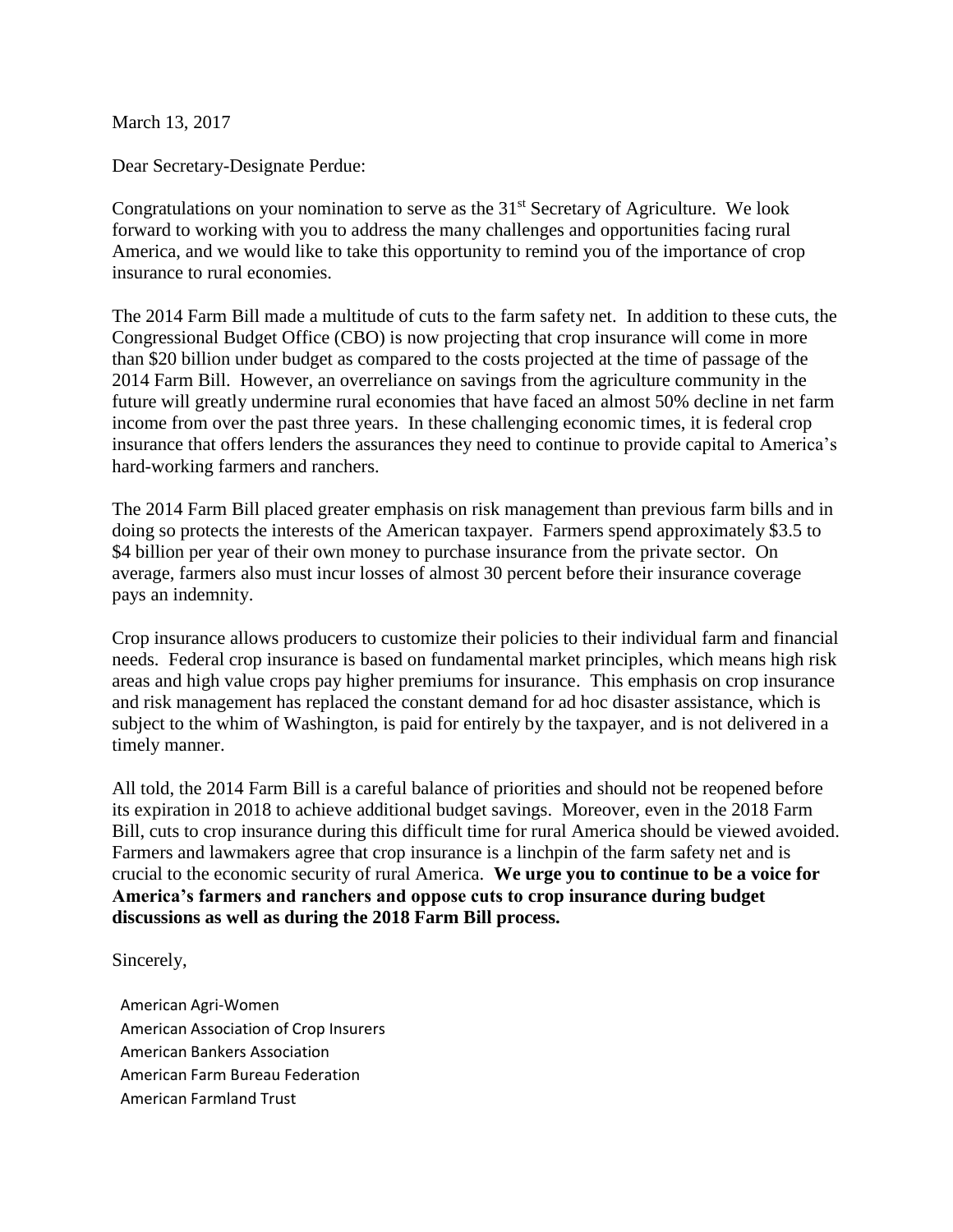- American Insurance Association
- American Malting Barley Association
- American Seed Trade Association
- American Sesame Growers Association
- American Society of Farm Managers and Rural Appraisers
- American Soybean Association
- American Sugar Alliance
- American Sugarbeet Growers Association
- Association of Equipment Manufacturers
- Association of Fish and Wildlife Agencies
- California Association of Winegrape Growers
- Corn Refiners Association
- Crop Insurance and Reinsurance Bureau
- Crop Insurance Professionals Association
- Ducks Unlimited
- Farm Credit Council
- Florida Sugar Cane League
- Independent Community Bankers of America
- Independent Insurance Agents & Brokers of America
- National Association of Mutual Insurance Companies
- National Association of Professional Insurance Agents
- National Association of State Departments of Agriculture
- National Association of Wheat Growers
- National Barley Growers Association
- National Corn Growers Association
- National Cotton Council
- National Council of Farmer Cooperatives
- National Farmers Union
- National Grain and Feed Association
- National Oilseed Processors Association
- National Peach Council
- National Potato Council
- National Rural Lenders Association
- National Sorghum Producers
- National Sunflower Association
- National Young Farmers Coalition
- Panhandle Peanut Growers Association
- Pheasants Forever
- Quail Forever
- Reinsurance Association of America
- Rio Grande Valley Sugar Growers
- Rural & Agriculture Council of America
- Southern Peanut Farmers Federation